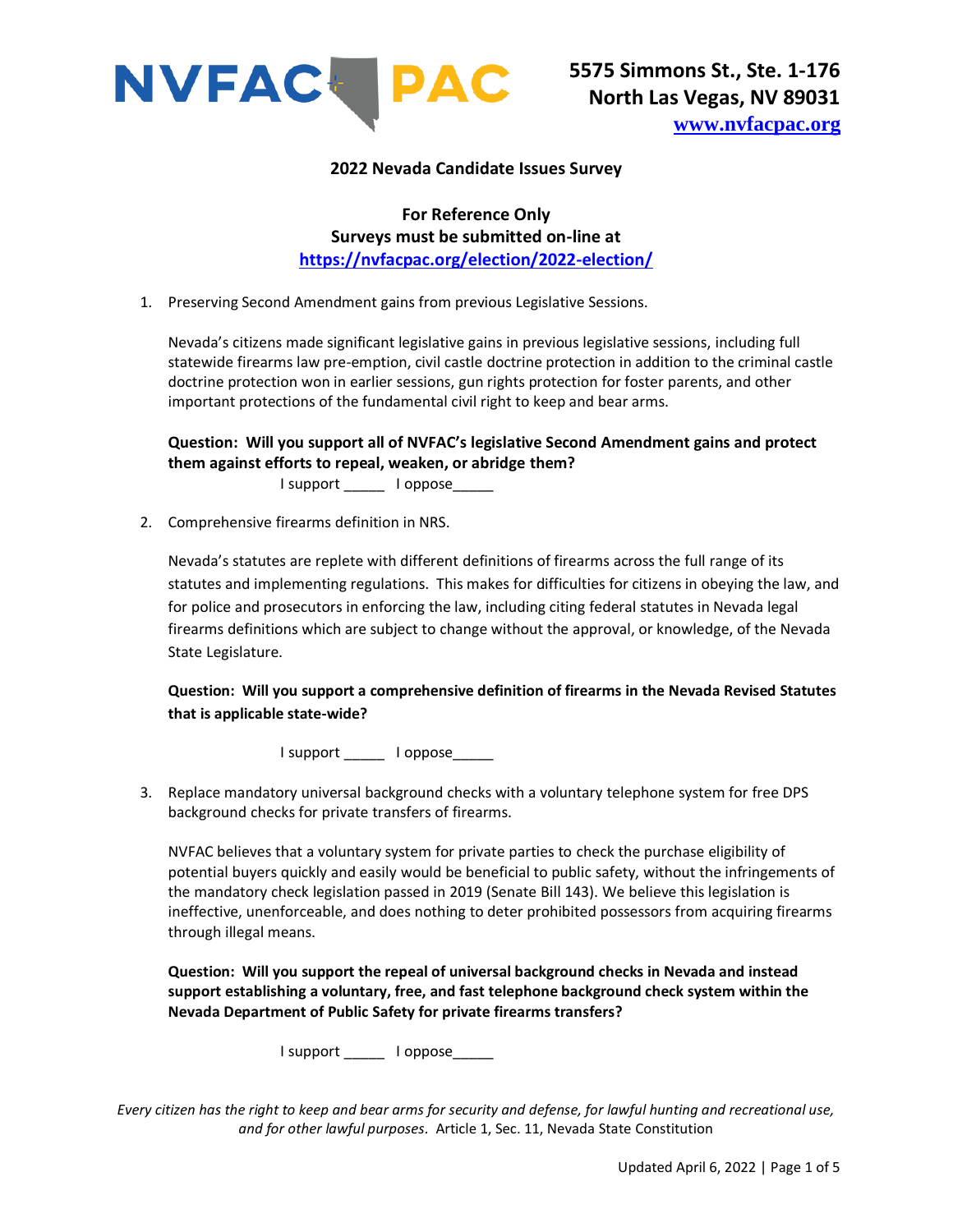4. Mandatory prosecution and sentencing for prohibited possessors.

One of the unfortunate and little-known facts of our criminal justice system is that charges against those illegally possessing firearms are frequently dropped by prosecutors in the course of the pleabargaining that accounts for 98% of criminal cases not going to trial. If laws prohibiting illegal possession of weapons are to have any meaning, they must be enforced, and be known to the public to be enforced.

**Question: Will you support legislation at the state level that calls for the mandatory prosecution of possession or attempted purchase of a firearm by those prohibited to possess them?**

I support \_\_\_\_\_\_ I oppose\_\_\_\_\_\_

5. Oppose all efforts to infringe the right to due process, including "red flag" laws.

The right to due process and trial by jury are guaranteed Constitutional rights. NVFAC believes "Red Flag" laws are a danger to our rights in that due process is waived and gun owners are guilty until proven innocent. It allows police and judges to confiscate your guns before you have done anything wrong, without due process and without your even being aware of it until the police execute a warrant and demand them. Assembly Bill 291 (passed in 2019) allows the removal of firearms by a judge without the right to a jury trial. Courts across the state have declined to enforce the law due to their concerns about restricting Constitutional Rights without a jury trial.

NVFAC believes that before any action is taken to restrict a citizen's Second Amendment rights, they must be given due process and a fair and reasonable opportunity to defend themselves before any Constitutional rights are restricted.

**Question: Will you oppose any legislation that would allow government seizure of firearms without due process?**

I support \_\_\_\_\_\_ I oppose\_\_\_\_\_

**Question: Will you support the repeal of "red flag" laws that infringe on the Constitutional rights of law-abiding citizens?**

I support \_\_\_\_\_\_ I oppose\_\_\_\_\_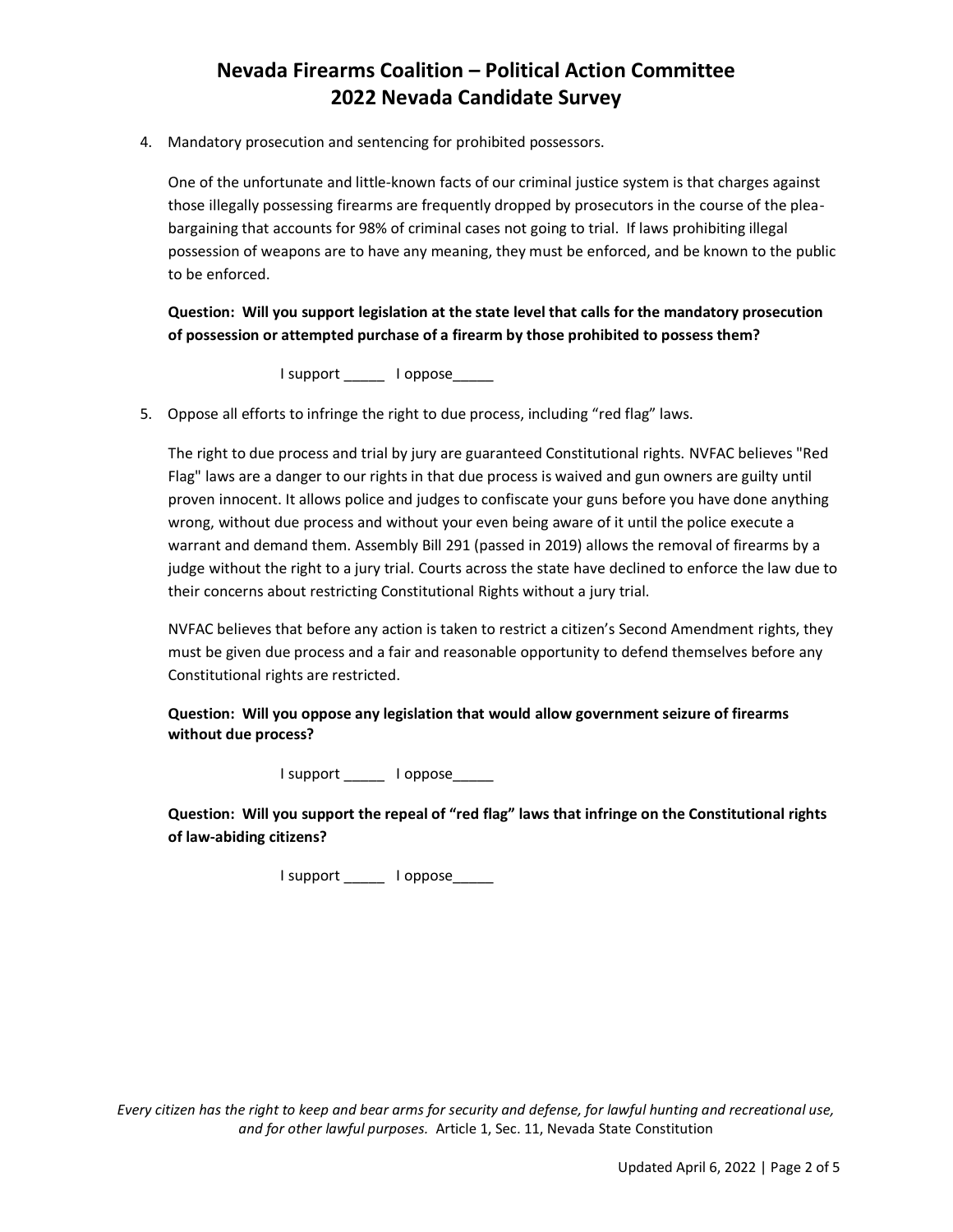6. Repeal Nevada's ban on home-made kit guns

The creation of custom, self-made or customized firearms by private citizens for their own use is a tradition dating back to the invention of the firearm, and many law-abiding citizens continue the practice as a hobby. In 2021, Nevada banned the use of maker kits or the building of firearms without a serial number, preventing law-abiding citizens from building custom firearms for personal use.

### **Question: Will you support a repeal of Assembly Bill 286 and the ban on homemade kit firearms?**

I support \_\_\_\_\_\_ I oppose\_\_\_\_\_

7. Campus carry for concealed firearm permit holders

The constitutional right of self-defense should not end on the college campus or at the college classroom door. The current law also provides a hardship to those who do not live on campus and commute many miles from work. In self-defense situations where seconds count, police are, at best, minutes away. Six states now allow concealed carry on higher-education campuses by trained and licensed concealed firearm permit (CFP) holders without adverse consequences.

**Question: Will you support legislation allowing law-abiding Nevada concealed firearm permit holders to carry concealed firearms on college campuses?**

I support loppose

**Question: Will you support legislation allowing law-abiding Nevada concealed firearm permit holders to securely store their firearms in their vehicle parked on college property?**

I support \_\_\_\_\_\_ I oppose\_\_\_\_\_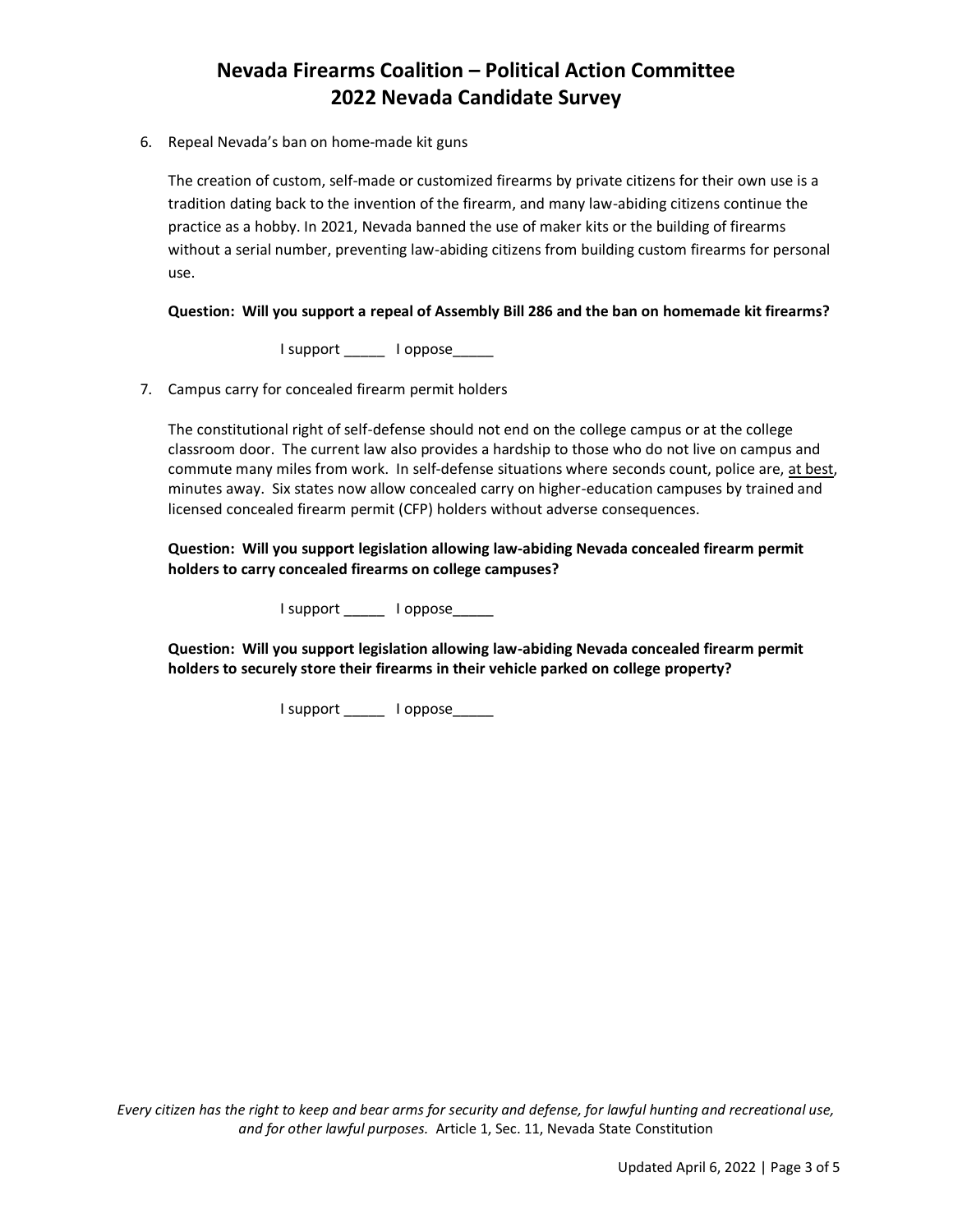8. Early concealed carry permit renewal and new-resident 60-day concealed carry permits - change to 120 days

Nevada Revised Statute 202.3688 reads as follows:

*1. Except as otherwise provided in subsection 2, a person who possesses a permit to carry a concealed firearm that was issued by a state included in the list prepared pursuant to NRS 202.3689 may carry a concealed firearm in this State in accordance with the requirements set forth in NRS 202.3653 to 202.369, inclusive. 2. A person who possesses a permit to carry a concealed firearm that was issued by a state included in the list prepared pursuant to NRS 202.3689 may not carry a concealed firearm in this State if the person: (a) Becomes a resident of this State; and (b)* Has not been issued a permit from the sheriff of the county in which he or she resides within 60 days after

#### *becoming a resident of this State.*

*(Added to NRS by 2007, 3150; A 2015, 1783)*

Nevada law allows sheriffs a maximum of 120 days to process permit applications. Consequently, a new resident, who applies for a Nevada concealed firearm permit (CFP) immediately after establishing residency in Nevada (and whose out of state permit will automatically be invalid within 60 days upon establishment of residency) will have a 60-day lapse in their ability to carry concealed. NVFAC favors a system where new residents are given the same application requirements as residents.

**Question: Will you support legislation that allows for early renewal of CFPs, and allows CCW holders from reciprocal states 120 days in which to secure a Nevada CFP?**

I support \_\_\_\_\_\_ I oppose\_\_\_\_\_

9. Permit-less Carry

Often referred to as "Constitutional Carry," twenty-four states have laws allowing residents who may legally own a handgun to carry it concealed without a permit. None of the states that have adopted constitutional carry have seen an increase in handgun-related crime that can be attributed to their allowing permit-less carry.

**Question: Will you support permit-less carry legislation?**

I support \_\_\_\_\_\_ I oppose\_\_\_\_\_